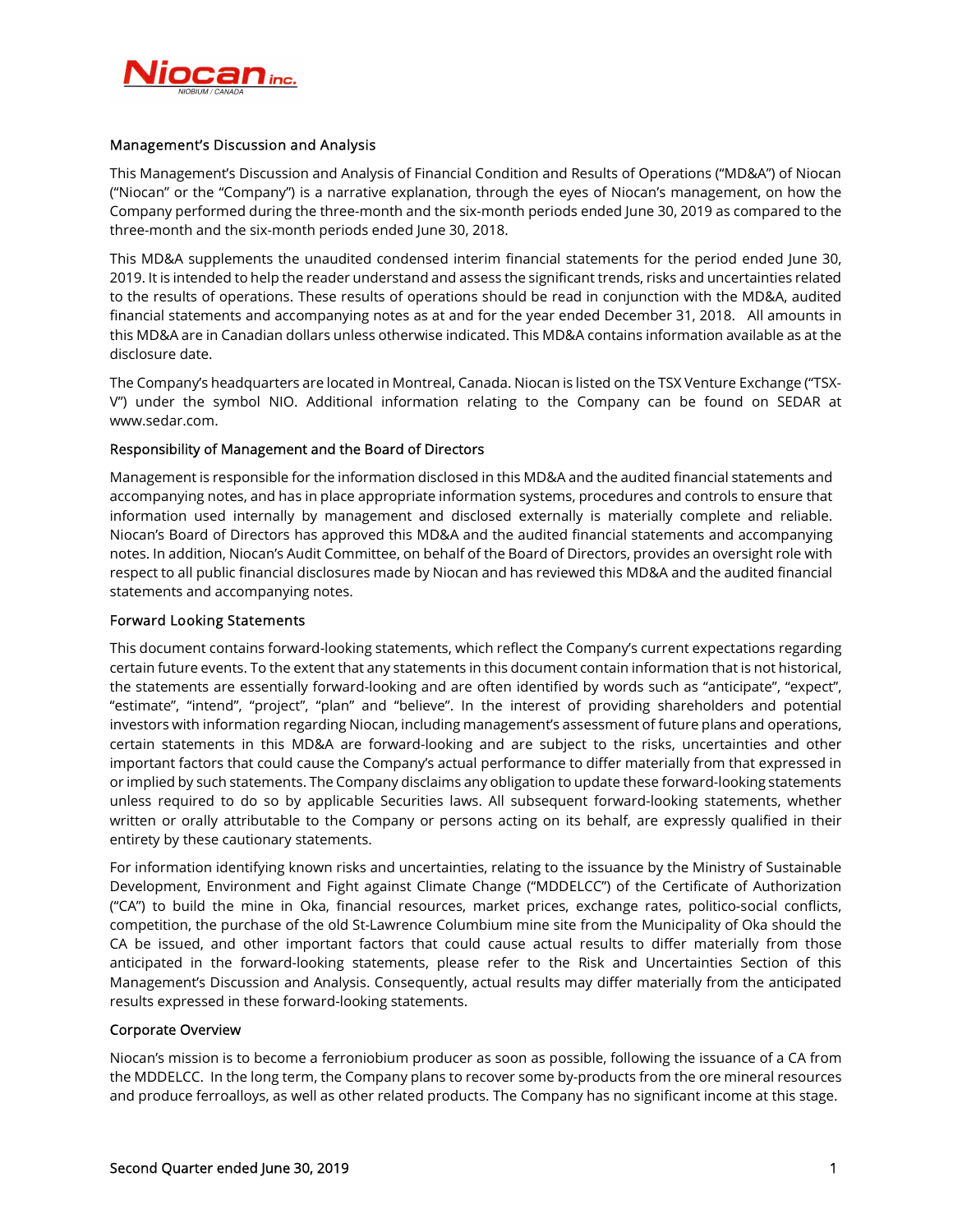

The Oka project involves the development of a mining complex based on an underground mine, a concentrator and a converter to produce ferroniobium. The project has completed all exploration phases, including two drilling campaigns in 1995, 1996, and 1997 for a total of 22,204 meters, to define two resource ore bodies: the S-60 and the HWM-2 (historical resources). Numerous metallurgical concentration tests and analyses were undertaken throughout the exploration period. These tests, on the various mineralized facies of the principal resource mineral prospect, the S-60, allow for the development of an optimal pyrochlore recovery process. Pyrochlore is the niobium-bearing mineral.

In 2004, Niocan acquired a property with three mineral prospects (historical resources) of magnetite ore, located near the Great Whale River (the "Great Whale Iron Property").

Management is currently working to obtain all the required permits and authorization to develop the Oka property. Niocan is of the view that its project will eventually bring significant financial returns to the local parties involved and it hopes to work with the community to eventually build a mutually beneficial project.

Management is also pursuing financing activities to get the CA in Oka and initiate exploration activities in Great Whale Iron Property.

## Major event

The Company amended its secured subordinated debentures to consider the extension of the maturity date until October 31, 2019.

### Results of Operations

**Summary** 

|                                                  | For the 3 months ended |               | For the 3 months ended |               |
|--------------------------------------------------|------------------------|---------------|------------------------|---------------|
|                                                  | June 30, 2019          | June 30, 2018 | June 30, 2019          | June 30, 2018 |
| Revenues                                         | 4,050                  | 3,700         | 5,100                  | 4,750         |
| Expenses                                         | 59,739                 | 88,089        | 118,341                | 179,431       |
| Net finance expenses                             | 53,636                 | 49,115        | 105,910                | 97,692        |
| Nel; loss and comprehensive loss                 | 109,325                | 133,504       | 219,151                | 272,373       |
| Basic and diluted loss per outstanding share     | (0.00)                 | (0.00)        | (0.01)                 | (0.01)        |
| Weighted average number of outstanding<br>shares | 25,979,868             | 25,979,868    | 25,979,868             | 25,979,868    |

### Oka Niobium Project

The Company has for many years been awaiting the receipt of a CA from the MDDELCC which would allow it to exploit its Oka mine project. The Company considers that it has produced all information required by the MDDELCC for the issuance of a CA; however, in spite of the Company's repeated attempts to obtain an indication from the MDDELCC as to its intentions relatively to the CA, the Company has not received conclusive information to this effect. During 2010, the Company met with different stakeholders in the Oka region to obtain additional support to convince the MDDELCC to issue the CA, which would allow the Company to build its underground Niobium mine in the Ste. Sophie range of Oka, Quebec as soon as possible. In February 2010, representatives of the Company met with representatives of the Deputy Minister of Sustainable Development, Environment and Parks to further discuss the issuance of the CA. While the Company believes that this meeting was constructive and positive, the Company has not received further information as to if and when the CA will be issued by the MDDELCC.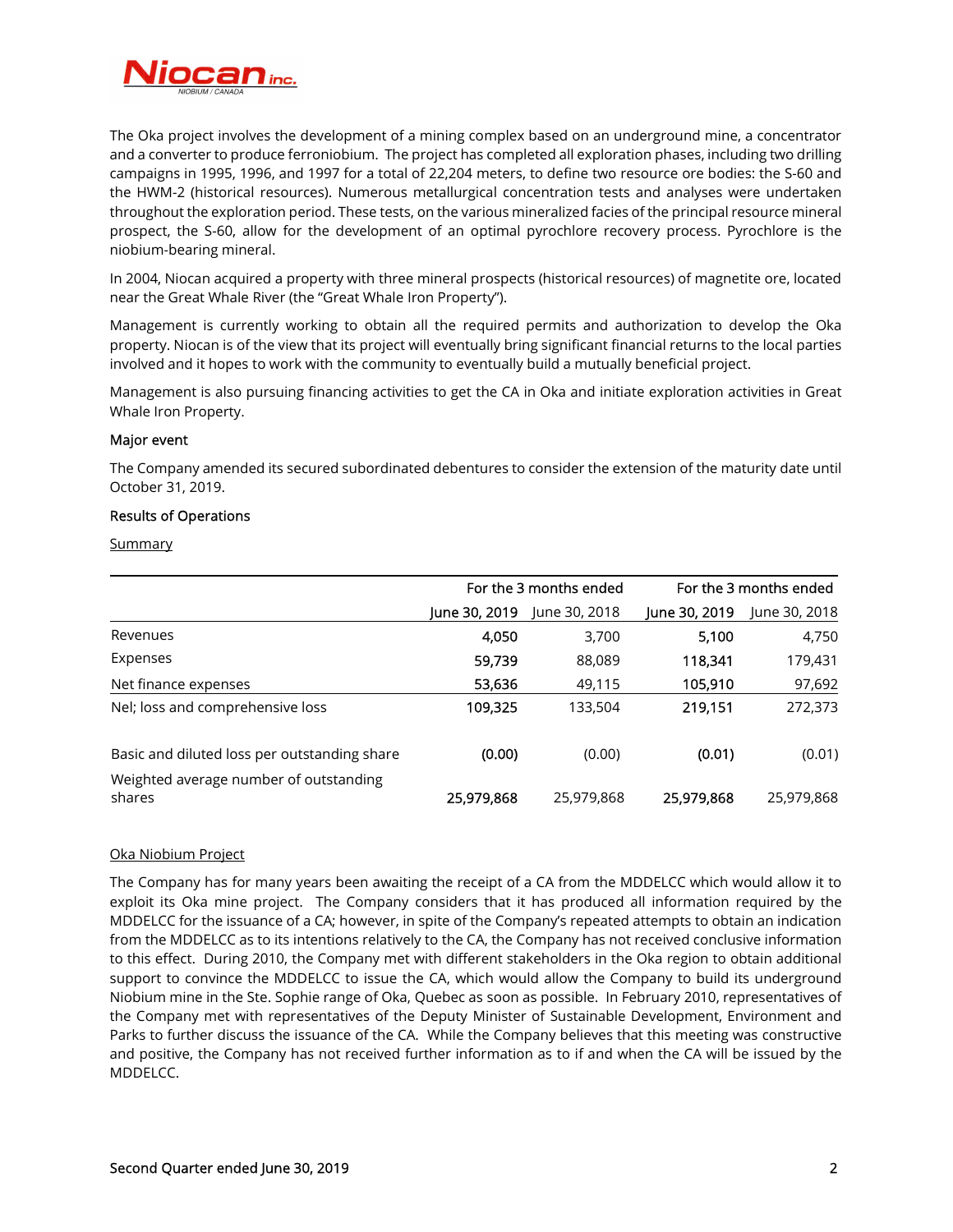

During the fourth quarter of 2009, Niocan granted a mandate to Met-Chem for the formal update of the capital/operating costs of the projected mine complex in Oka. This project was completed during the first quarter of 2010 and a press release was issued on this subject in March 2010.

Moreover, the update to the 2000 socio-economic study performed by KPMG relative to the Oka Niobium Project was completed during the first quarter of 2010 to provide additional new information to all the Company's stakeholders, shareholders, government officials and departments and the regional communities. A press release was issued on this subject on March 17, 2010.

As further detailed above, the Company announced a revaluation. Niocan plans to complete the remaining segments of the feasibility study as per NI 43-101 only when the CA is issued by the MDDELCC, and this information will be needed at that time for financing purposes. The Company considers that an update of the complete feasibility study which would be compatible with NI 43-101 would require approximately six (6) months and would cost over \$500,000.

To date, \$6,372,056 has been spent in the Company's financial statements relative to land, exploration and evaluation assets for this project. These essentially consist in geotechnical studies, feasibility studies and studies for the design of the Oka Niobium mining project.

### Great Whale Iron Property

On August 31, 2006, Met-Chem produced its technical report which recommends a plan of action on the Great Whale project for the period comprised between 2006 and 2008, which totalised seven million three hundred thousand dollars (\$7,300,000). The Company has not started this work.

In July 2009, the Company collected new drilled core samples and cores drilled in 1957-60 by Belcher Mining Corporation Ltd from the A, D and E iron mineralized (36% Fe magnetite) sites on the GWIP (17,098 acres) located 80 kilometers from the twin villages of Kuujjuarapik – Whapmagoostui on the Hudson Bay. The objective of the 2009 program, for which \$183,000 was spent in 2009, was to perform modern metallurgical tests to confirm the optimum ore grain size of the prospects (historical resources) for maximum iron liberation. The Company announced in February 2010 the delivery of this report, the results of which are further detailed above.

To date, \$817,363 has been spent in the Company's Financial Statements relatively to exploration and evaluation assets for this project. These essentially consist in the study prepared by Met-Chem and fees relating to the land survey made by the Company, as well as costs engaged during 2009 for the metallurgical testing at Corem and more recently the work program which started in the fall of 2012.

### Results of Operations for the three-month period ended June 30, 2019

Revenues for the second quarter ended June 30, 2019 were \$ 4,050 as compared to a similar amount for the same period during the previous year from the leasing of some properties.

The operating expenses incurred for the second quarter of 2019 were \$ 59,739 as compared with \$88,089 in the second quarter of 2018. The decrease of \$ 29,487 in the operating expenses was caused by the reduction in the mining fees following the decision not to renew some claims located in the surrounding zones.

Finance expenses for the second quarter of 2019 were \$ 53,636 as compared with \$ 49,115 in the second quarter of 2018, the increase of \$ 4,521 in the current quarter was mainly attributable to an increased value of debenture following the cash injection in 2019.

The net loss and the comprehensive loss for the second quarter of 2019 was \$ 109,325 or \$ 0.00 per share, compared to a loss of \$ 133,504 or \$ 0.00 per share, for the second quarter of 2018.

### Results of Operations for the six-month period ended June 30, 2019

Revenues for the six-month period ended June 30, 2019 were \$ 5,100 as compared to a similar amount for the same period during the previous year from the leasing of some properties.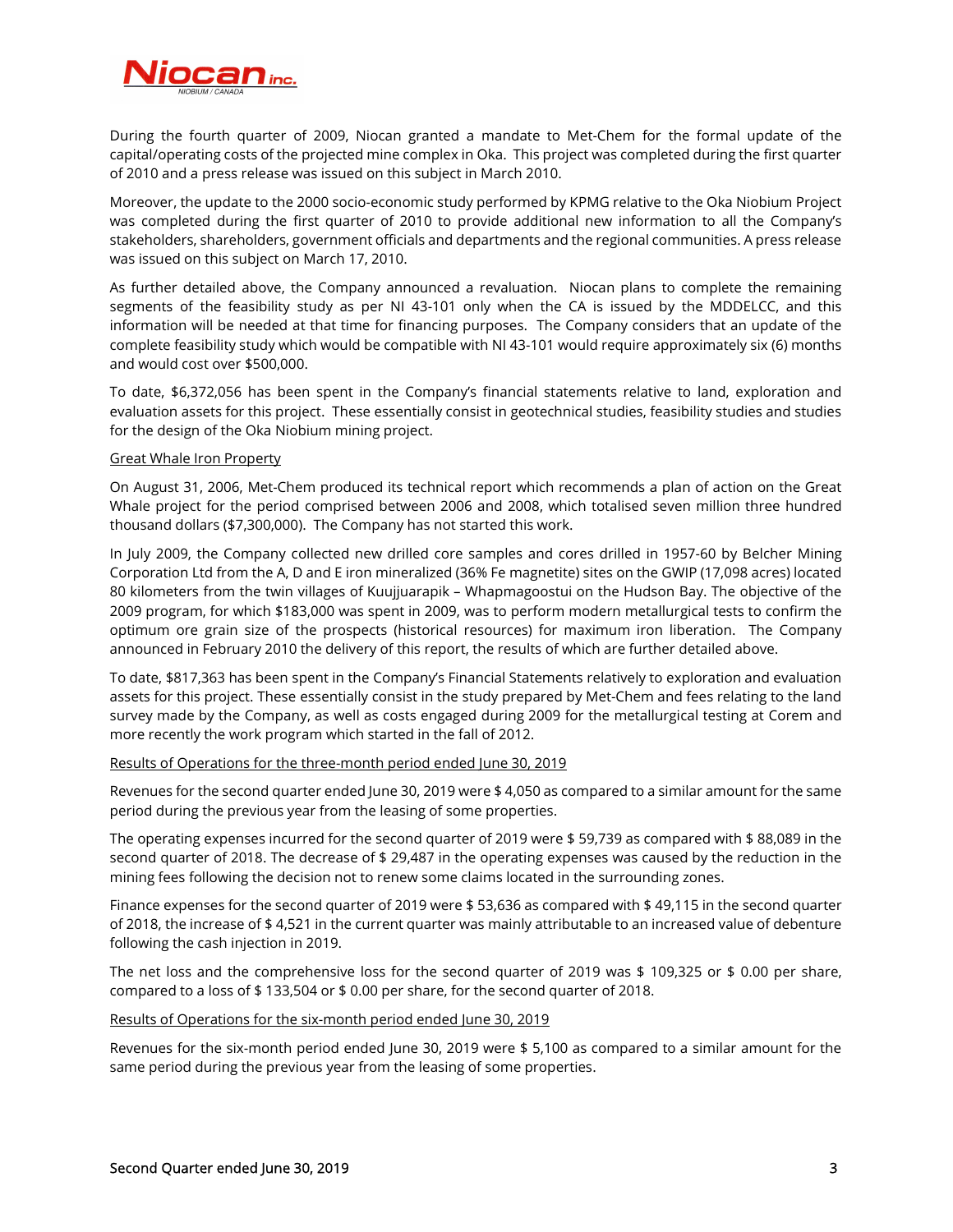

The operating expenses incurred for the six-month period ended on June 30, 2019 were \$ 118,341 as compared with \$ 179,431 in the same period of 2018. The decrease of \$ 61,090 in the operating expenses was caused by the reduction in the mining fees following the decision not to renew some claims located in the surrounding zones.

Finance expenses for the six-month period ended on June 30, 2019 were \$ 105,910 as compared with \$ 97,692 in the same period of 2018, the increase of \$ 8,218 in the current quarter was mainly attributable to an increased value of debenture following the cash injection in 2019 and 2018.

The net loss and the comprehensive loss for the six-month period ended June 30, 2019 was \$ 219,151 or \$ 0.01 per share, compared to a loss of \$ 272,373 or \$ 0.01 per share, for the same period of 2018.

## Selected Quarterly Financial Information

The following table presents certain extracts of the unaudited quarterly financial statements:

|                     |            | <b>2019</b> |           |           |           | 2018       |           | 2017     |
|---------------------|------------|-------------|-----------|-----------|-----------|------------|-----------|----------|
| (in \$)             |            | О1          | O4        | O3        | Ο2        | Ο1         | O4        | O3       |
|                     |            |             |           |           |           |            |           |          |
| Revenues            | 4.050      | 1.050 l     | 5,000     | 1.050     | 3,700     | 1.050      | 4.242     |          |
| Net Loss            | (109, 325) | (109, 826)  | (98, 669) | (117,660) | (133,504) | (138, 869) | (110,701) | (80,137) |
| Net Loss, per share | (0.00)     | (0.01)      | (0.00)    | (0.01)    | (0.00)    | (0.01)     | (0.01)    | (0.00)   |

Since the Company has no mining operations at the present time, the Company had no significant revenues over the past years. The variations in net losses result mainly from variations in expenditures relating to professional and administration fees as well as registration fees related with claims currently held.

### Liquidity and capital resources

The Company had \$ 120,102 of cash as of June 30, 2019, compared to \$ 81,039 as of December 31, 2018.

The Company considers that these funds are not sufficient to respect all its current commitments. However, the Company intends to raise additional money to finalize the CA issuance and to either extend the terms and conditions or convert the debentures. Furthermore, the Company have to raise additional funds to update the feasibility study as per NI 43-101 once the CA is issued by the MDDELCC, before raising substantial funds to proceed to the construction of the mine and the plant.

# Operating Activity Cash Flows

Cash flow used in operating activities was \$ 110,937 for the six-month period ended on June 30, 2019, a decrease of \$ 9,462 from \$ 101,475 used in the corresponding period of 2018. The variation of the accounts payable explains this variation in cash flows from operating activities.

# Financing Activity Cash Flows

Financing activities resulted in a cash inflow of \$ 150,000 for the six-month period ended on June 30, 2019, as compared to \$ nil for the same period during the previous year following the debenture issuance during the period.

# Investing Activity Cash Flows

Investing activities resulted in a cash inflow of \$ nil for the six-month period ended on June 30, 2019, as compared with same for the same period during the previous year.

# Related party transactions

# Key management personnel compensation

Key management personnel correspond to the directors of the Company, including the Chief Executive Officer who is remunerated through a salary agreement.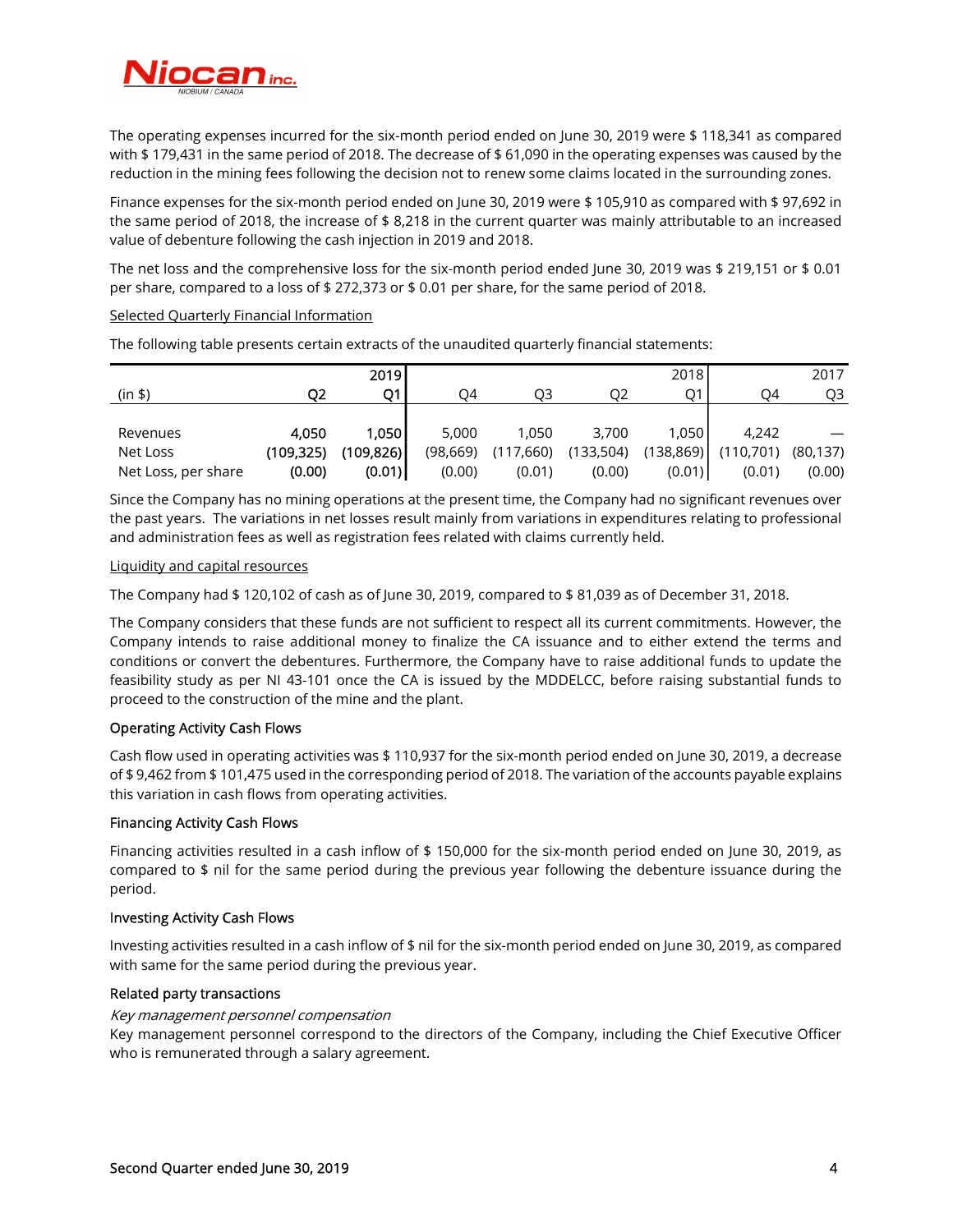

During the six-month period ended June 30, 2019, the Company incurred the following expenses with key management personnel:

|                                                                  | 2019   | 2018   |
|------------------------------------------------------------------|--------|--------|
|                                                                  |        | \$     |
| Salary and management fees included in office and administration | 32,953 | 33,203 |
| Directors' fees                                                  | 16.258 | 16.121 |

The Company has the following amounts owing to related parties as at June 30:

|                                | 2019      | 2018      |
|--------------------------------|-----------|-----------|
|                                |           | \$        |
| Debentures - Major shareholder | 2,270,000 | 2,120,000 |
| Accrued interest               | 565,514   | 513,340   |

During the period, interest expenses of \$ 105,910 (2018 - \$ 97,692) were incurred on the debentures, of which \$ nil were paid (\$ nil in 2018).

## Going concern

The Company is in a development stage and has mineral exploration and development properties in the province of Québec. The Company does not capitalize the exploration and evaluation expenses. The Oka mining property consists of surface and mining rights comprised of one mining lease and 49 claims covering over 2,350 acres and the Great Whale property consists of surface and mining rights covering over 35,000 acres on the Hudson Bay territory. Substantially, all of the Company's efforts are currently devoted to financing, developing and obtaining permits for its niobium property in Oka.

Financial statements have been prepared on a going concern basis which supposed that the Company will pursue its activities in a foreseeable future and will be able to realize its assets or discharge its obligations in the ordinary course of operations. The Company is in the process of exploring and evaluating its mineral properties and projects and has not yet determined whether its properties and projects contain ore reserves that are economically recoverable. The Company does not have any revenues coming from its operations that would enable the Company to discharge its obligations in the ordinary course of its operations.

With respect to the niobium property in Oka, the Company has determined in 1999 that the property contains ore resources which provide a conceptual indication of the potential of the property. The Company's application is under study with the MDDELCC and the community of Oka in order to obtain all permits, certificates and other authorizations to allow the Company to operate the niobium property. Management is currently working in order to obtain all the required permits and authorization to develop the Oka property.

The \$2.27 million Debenture is maturing on October 31, 2019 and is secured by all the property and assets of the Company. Management is currently negotiating with the Debenture holders in order to renew or convert the Debenture at the best interest of the Company. If no agreements are reached before October 31, 2019, the Debenture holders may exercise their rights.

The ability of the Company to meet its commitments as they become payable, including the acquisitions of mineral properties and the development of projects, is dependent on its ability to obtain necessary financing. These conditions indicate the existence of a material uncertainty that may cast significant doubt about the Company's ability to continue as a going concern. The financial statements do not reflect the adjustments to the carrying values of assets and liabilities that would be necessary if the Company were unable to realize its assets or discharge its obligations in the ordinary course of operations.

Although the Company has taken steps to verify title to mineral properties in which it has an interest in accordance with industry standards for the current stage of exploration of such properties, these procedures do not guarantee the Company's title. Property title may be subject to unregistered prior agreements and noncompliance with regulatory requirements.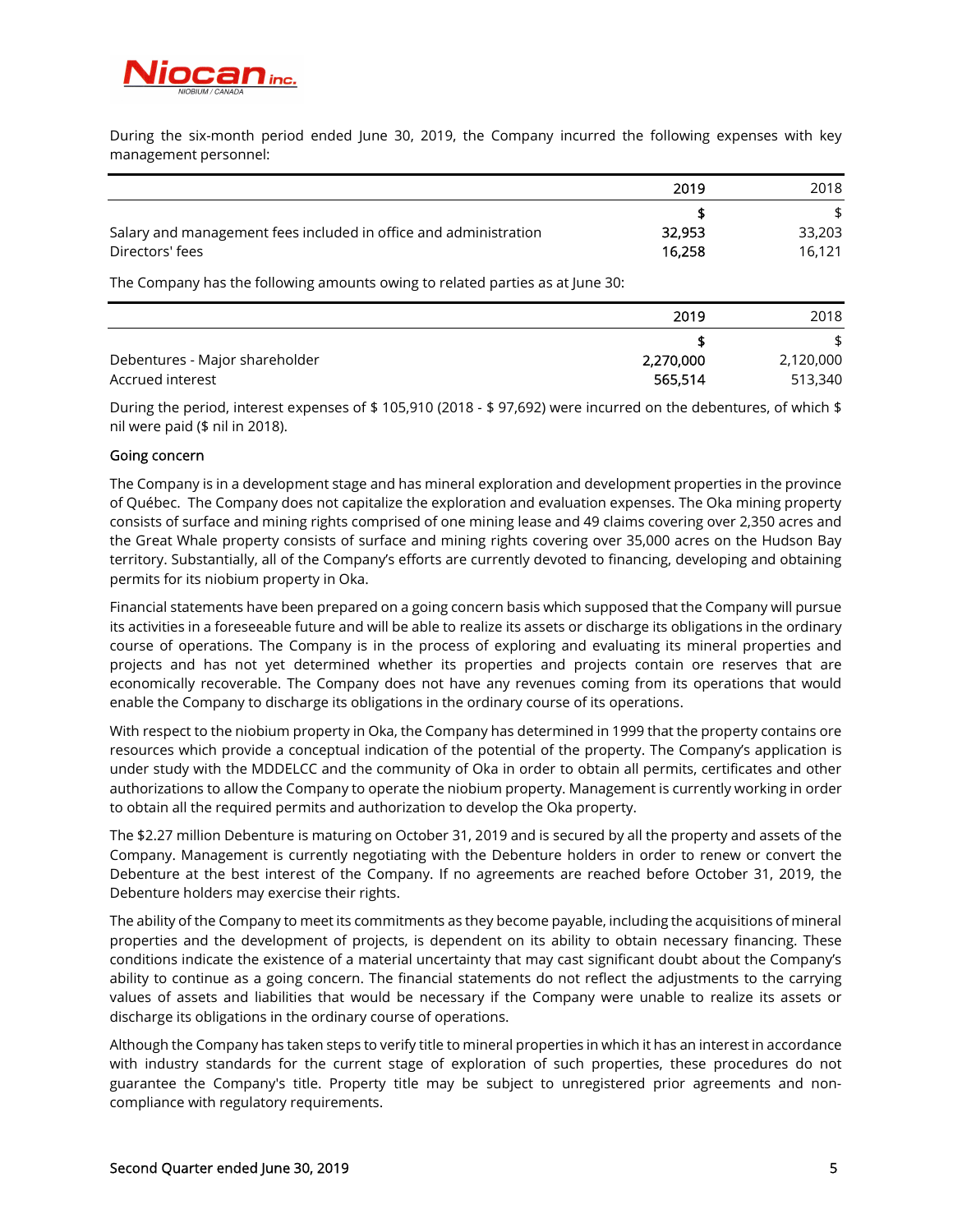

## Basis of preparation:

### Statement of compliance

These unaudited condensed interim financial statements have been prepared in accordance with International Financial Reporting Standards (''IFRS''), as issued by the International Accounting Standards Board (''IASB'') under international accounting standard IAS 34, Interim Financial Reporting, using the same basis of presentation, accounting policies and methods of computation that were applied for the annual financial statements for the year ended December 31, 2018.

The financial statements were authorized for issue by the Board of Directors on August 15, 2019.

## Basis of measurement

The financial statements have been prepared on the historical cost basis, except for the warrants associated with the Debenture.

## Functional and presentation currency

These financial statements are presented in Canadian dollars, unless otherwise stated, which the Company's functional currency is.

## Use of estimates and judgements

The preparation of the financial statements in conformity with IFRS requires management to make judgements, estimates and assumptions that affect the application of accounting policies and the reported amounts of assets, liabilities, income and expenses. Actual results may differ from these estimates.

Estimates and underlying assumptions are reviewed on an ongoing basis. Revisions to accounting estimates are recognized in the year in which the estimates are revised and in any future years affected.

Information about assumptions and estimation uncertainties that have a significant risk of resulting in a material adjustment within the next financial year are included in the following notes:

● Note 6 - carrying value of all assets of the Company if no agreements are reached with the debenture holders before October 31, 2019.

# Significant accounting policies:

The Company's significant accounting policies and estimates under IFRS are disclosed in the audited annual financial statements for the year ended December 31, 2018 and were applied consistently to all years.

### Adoption of new accounting standards:

The Company has adopted the following new standard and amendment to standards and interpretations, with a date of initial application of January 1, 2019 and have been applied in preparing these condensed interim financial statements:

# IFRS 9 - Financial Instruments ("IFRS 9")

In November 2009, the IASB issued IFRS 9, Financial Instruments ("IFRS 9 (2009)"), and in October 2010, the IASB published amendments to IFRS 9 ("IFRS 9 (2010)"). In November 2013, the IASB issued a new general hedge accounting standard, which forms part of IFRS 9, Financial Instruments (2013). The new standard removes the January 1, 2015 effective date of IFRS 9. The new mandatory effective date will be determined once the classification and measurement and impairment phases of IFRS 9 are finalized. The mandatory effective date is not yet determined; however, early adoption of the new standard is still permitted. The adoption of these amendments did not have a significant impact on the financial statements.

# IFRS 16, Leases ("IFRS 16")

IFRS 16 specifies how an IFRS reporter will recognize, measure, present and disclose leases. This standard provides a single lessee accounting model, requiring lessees to recognize assets and liabilities for all leases unless the lease term is 12 months or less or the underlying asset has a low value. Lessors continue to classify leases as operating or finance, with IFRS 16's approach to lessor accounting substantially unchanged from its predecessor, IAS 17. The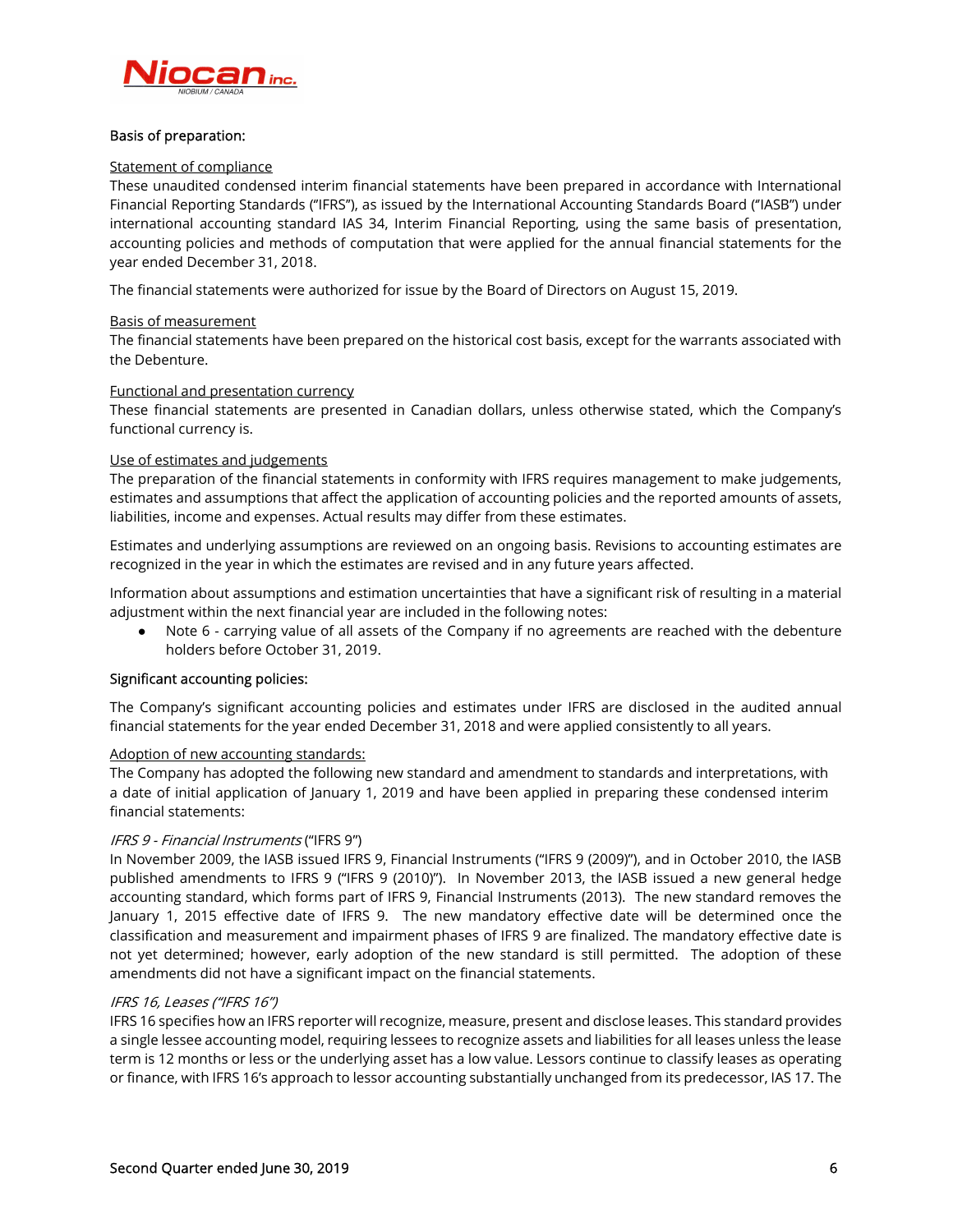

standard is effective for annual periods beginning on or after January 1, 2019. The adoption of these amendments did not have a significant impact on the financial statements.

# IAS 12 – Income taxes

On January 19, 2016, the IASB published and amendment to IAS-12 "Income Taxes". The amendments to this standard relate to the recognition of deferred tax assets and liabilities, with the latter also being subject to a 'probable profits' test. The amendments are effective for annual periods beginning on or after 1 January 2019, with earlier application being permitted. The adoption of these amendments did not have a significant impact on the financial statements.

## Future accounting standards:

Several new standards, amendments to standards and interpretations are effective for annual periods beginning on or after January 1, 2020 and have not been applied in preparing these financial statements. Those which may be relevant to the Company are set out below.

## IAS 1 – Presentation of Financial Statements

## IAS 8 – Accounting Policies, Changes in Accounting Estimates and Errors

In October 2018, the IASB issued amendments to IAS 1 "Presentation of Financial Statements" and IAS 8 "Accounting Policies, Changes in Accounting Estimates and Errors". The amendments make minor changes to the definition of the term "material" and align the definition across all IFRS Standards. Materiality is used in making judgments related to the preparation of financial statements. The amendments are effective January 1, 2020 with earlier adoption permitted. The Company is assessing the impact of these amendments on its financial statements.

## Number of Shares Issued

As at June 30, 2019, the number of nominal and fully diluted number of shares of the Company was as follows:

| Common shares issued and outstanding | 25,979,868 |
|--------------------------------------|------------|
| Options granted                      | 60.000     |
| Warrants issued and outstanding      | 3,000,000  |
| Total                                | 29,039,868 |

# Capital Management

The Company's objectives when managing its capital are to safeguard the Company's ability to continue as a going concern in order to support ongoing exploration programs and development of its mining assets, to provide sufficient working capital to meet its ongoing obligations and to pursue potential investments.

The Company's capital items are the following:

|                           | As at June 30, As at December 31, |            |  |
|---------------------------|-----------------------------------|------------|--|
|                           | 2019                              | 2018       |  |
|                           |                                   |            |  |
| Cash and cash equivalents | 120.102                           | 81,039     |  |
| Debentures                | 2,270,000                         | 2,120,000  |  |
| Share capital             | 15,352,101                        | 15,352,101 |  |

The Company manages its capital structure and makes adjustments to it in accordance with the aforementioned objectives, as well as in light of changes in economic conditions and the risk characteristics of the underlying assets. In order to maintain or adjust its capital structure, the Company may issue new shares, acquire or dispose of assets or adjust the amount of cash and cash equivalents and short-term investments. There is no dividend policy. The Company is not subject to externally imposed capital requirements. The Company's management of capital remained unchanged since the last period.